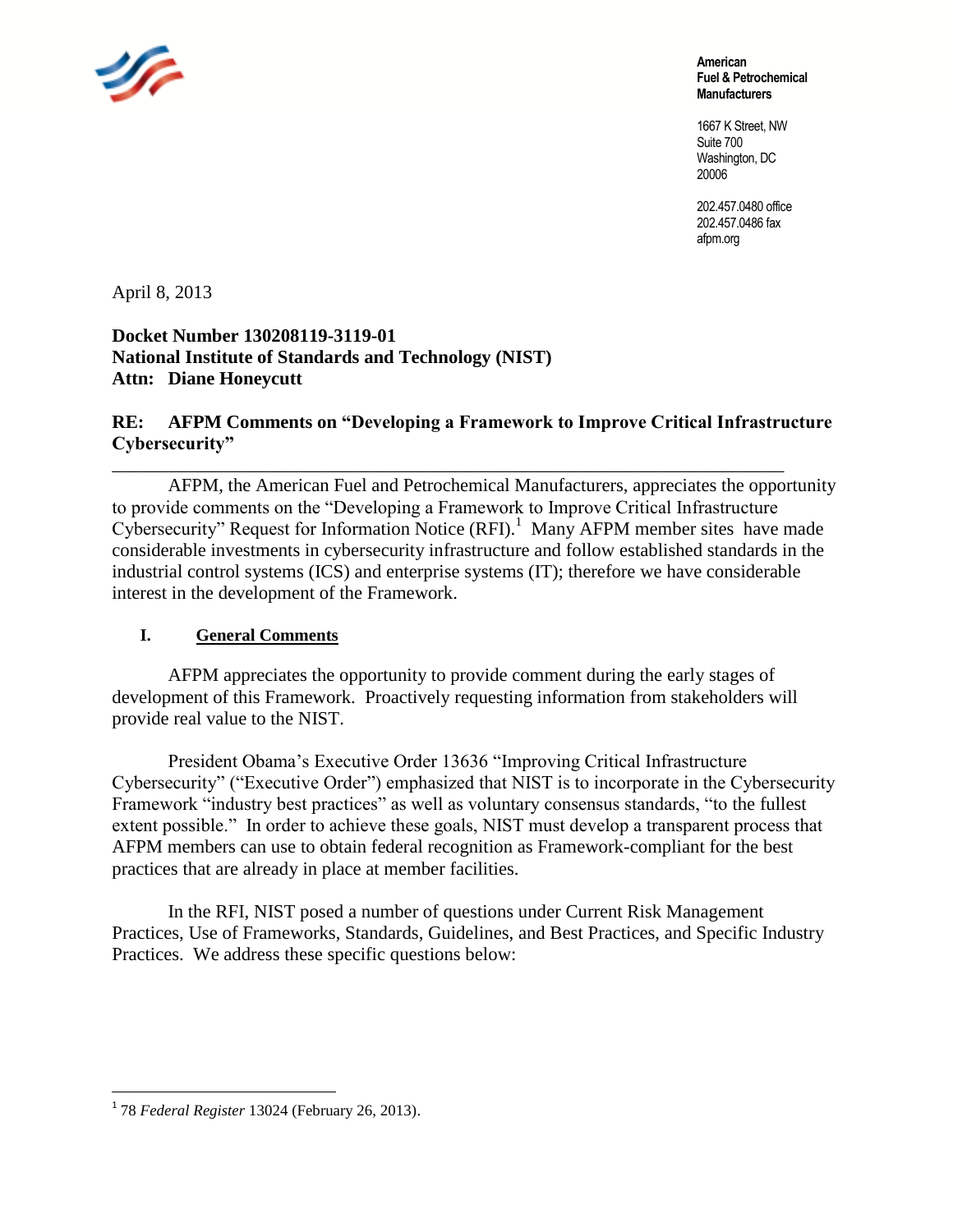

# **II. Current Risk Management Practices**

NIST solicits information about how organizations assess risk; how cybersecurity factors into that risk assessment; the current usage of existing cybersecurity frameworks, standards, and guidelines; and other management practices related to cybersecurity. In addition, NIST is interested in understanding whether particular frameworks, standards, guidelines, and/or best practices are mandated by legal or regulatory requirements and the challenges organizations perceive in meeting such requirements. This will assist in NIST's goal of developing a Framework that includes and identifies common practices across sectors.

1. What do organizations see as the greatest challenges in improving cybersecurity practices across critical infrastructure?

Having the right resources in place to conduct cybersecurity is critical. No longer can an operator or control engineer be expected to understand all the complexities of network architecture, system architecture, and other security technologies such as VPN, VLANs, Firewalls, "DMZ's" between control systems and enterprise systems, Intrusion prevention / Detection and Monitoring Systems.

In addition organizations are in constant need of cybersecurity awareness. This training should educate the user about current threats as well as the general principles to protect themselves and assets. This is especially relevant since training of individuals is often the best deterrent against social media attacks.

Another challenge is in understanding, by conventional IT resources, the differences between a controls environment and commercial IT department. While there are some technologies and concepts that apply equally to both, there are some key differences that help drive cybersecurity efforts.

Finally, a considerable challenge for the industry in the future is multiple regulatory bodies each with similar, but not exactly the same, cybersecurity requirements.

2. What do organizations see as the greatest challenges in developing a cross-sector standards-based Framework for critical infrastructure?

Some of the greatest challenges AFPM members see include having the appropriate people involved from private and public sectors, willingness by management to do interdepartmental cross training, and differences in key technologies for each sector.

Cross-sector standard approaches often assume that each sector environment is identical to its predecessors or other environments, which may not be the case. The framework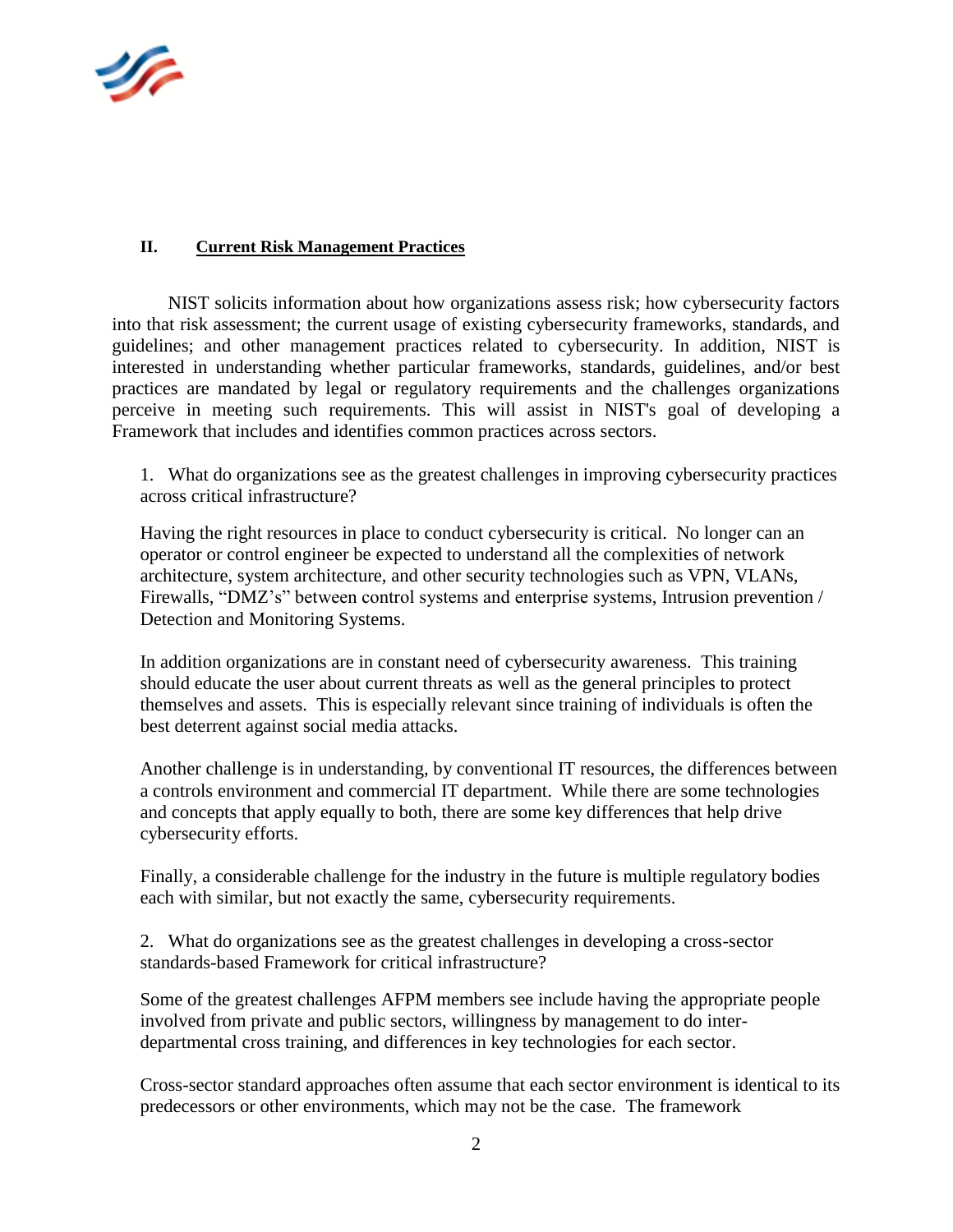

development should involve key stake holders that can help to create an architecture that is adaptable to dynamic environments. Rigid standards should not be included in high- level documents due to variations in installations.

Even within a sector, there will be variation. Tools used to run a refinery will differ from those used to run a pipeline, which differ from those used to run a chemical facility. The needs of an integrated oil company will differ from a service company, and what may work for a small single-purpose company may not be sufficient for a large one. The needs could also vary depending on geographic differences. Control objectives will be largely consistent across these segments, but the controls will vary significantly.

3. Describe your organization's policies and procedures governing risk generally and cybersecurity risk specifically. How does senior management communicate and oversee these policies and procedures?

Many AFPM members have developed a security plan to specifically address risk and cybersecurity risk. One example is an enterprise risk management process to identify major risk events that could have a material impact on the company and to ensure the company has systems and processes in place to mitigate those exposures. IT risk is an integral part of the enterprise risk management strategy.

AFPM member companies state that the implementation of a risk management framework will also help create a high level company security plan that includes adaptable standards that are implemented on an operation level to ensure predictable outcomes. This methodology should utilize the strengths of people, processes, and techniques for the primary purpose of safely supporting the strategic goals and objectives of the company.

AFPM member companies also engage senior management in setting the direction and overseeing the risk assessment process as well as ensuring proper mitigation strategies are in place.

4. Where do organizations locate their cybersecurity risk management program/office?

Many AFPM members locate cybersecurity risk in key buildings/offices to obtain timely managerial support and feedback. These include, but are not limited to: the General Counsel's office, the Information Technology organization, and/or an Enterprise Risk Management group.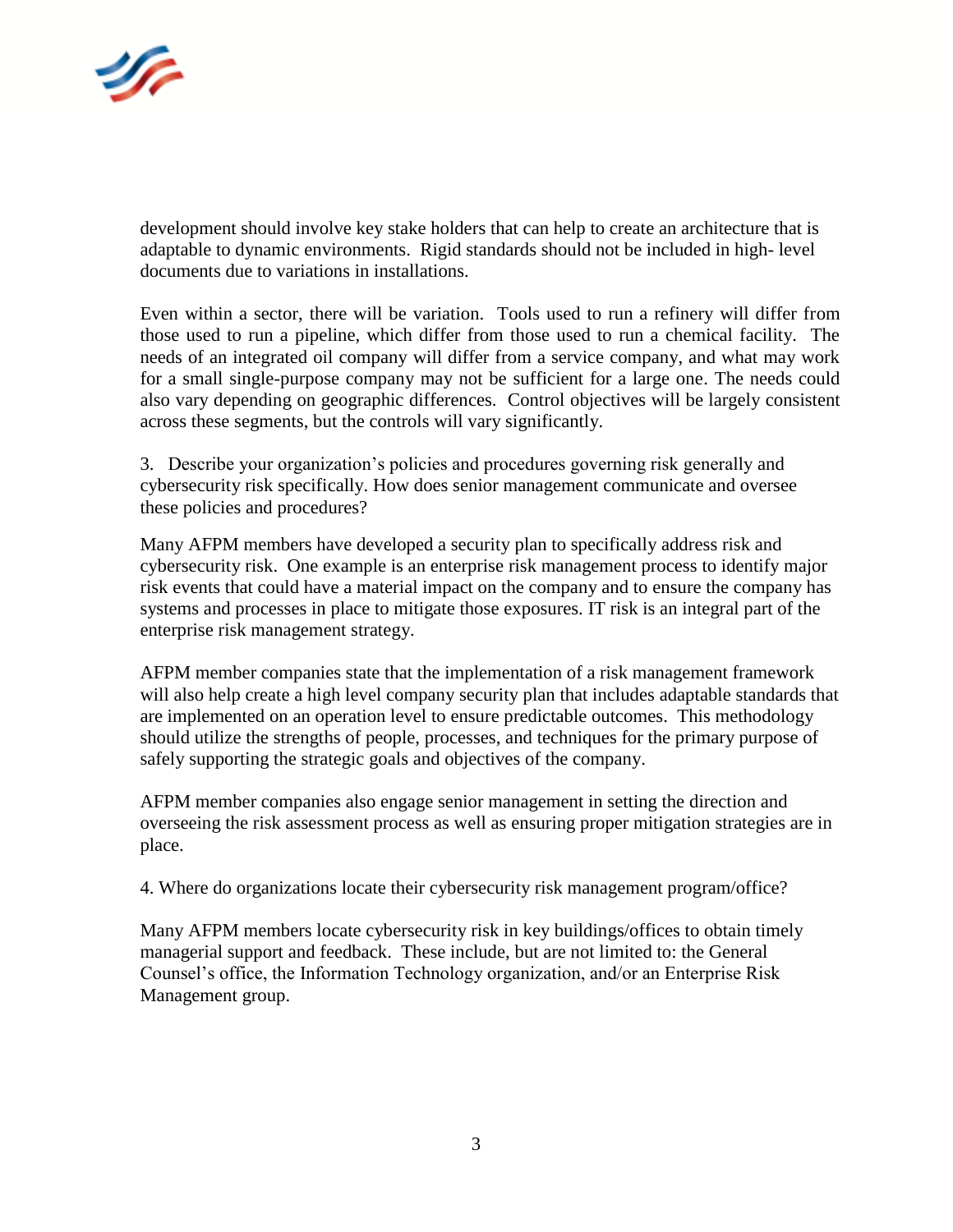

5. How do organizations define and assess risk generally and cybersecurity risk specifically?

Risk is a function of the severity and probability of an injury, liability, loss or any other negative occurrence that is caused by external or internal vulnerabilities and/or assets. Business process risks are assessed based upon a number of factors and weighted based upon the potential cost of various risks. Computing risks are also reviewed as part of an integrated risk management process that considers risks of loss of information integrity, information disclosure, information or processing loss, risks of failing to meet contractual or regulatory requirements, impact on others, and financial consequences. Cybersecurity risks fall under this general computing risks area and are assessed using its framework

Understanding the risks allows industry to focus its security and mitigation efforts appropriately.

6. To what extent is cybersecurity risk incorporated into organizations' overarching enterprise risk management?

It is a primary element and one of the core components of the overall business risk environments and feeds into an organization's enterprise risk management strategy and program. A company must understand its assets, the risks associated with those assets and importance of the assets. This understanding provides important information so that the company can protect each asset with the necessary layers of protection.

7. What standards, guidelines, best practices, and tools are organizations using to understand, measure, and manage risk at the management, operational, and technical levels?

AFPM members utilize American Petroleum Institute (API), International Society of Automation, (ISA), NIST and other documents for reference material and adapt them to cover various types of environments. AFPM members also consider all governmental recommendations and best practices that are published (e.g. US-CERT, ICS-CERT, TSA and other DHS alerts/publications).

In AFPM member facilities, one would find technologies such as firewalls, physical security measures, Stateful Inspection Firewall Appliances, operating system patching, traditional antivirus, application white listing, event monitoring and mitigation applied on an on-going basis.

Some AFPM members are beginning to invest in more event management concepts to help their companies better respond to potential threats and incidents. Benchmarking and information sharing are used to compare company practices.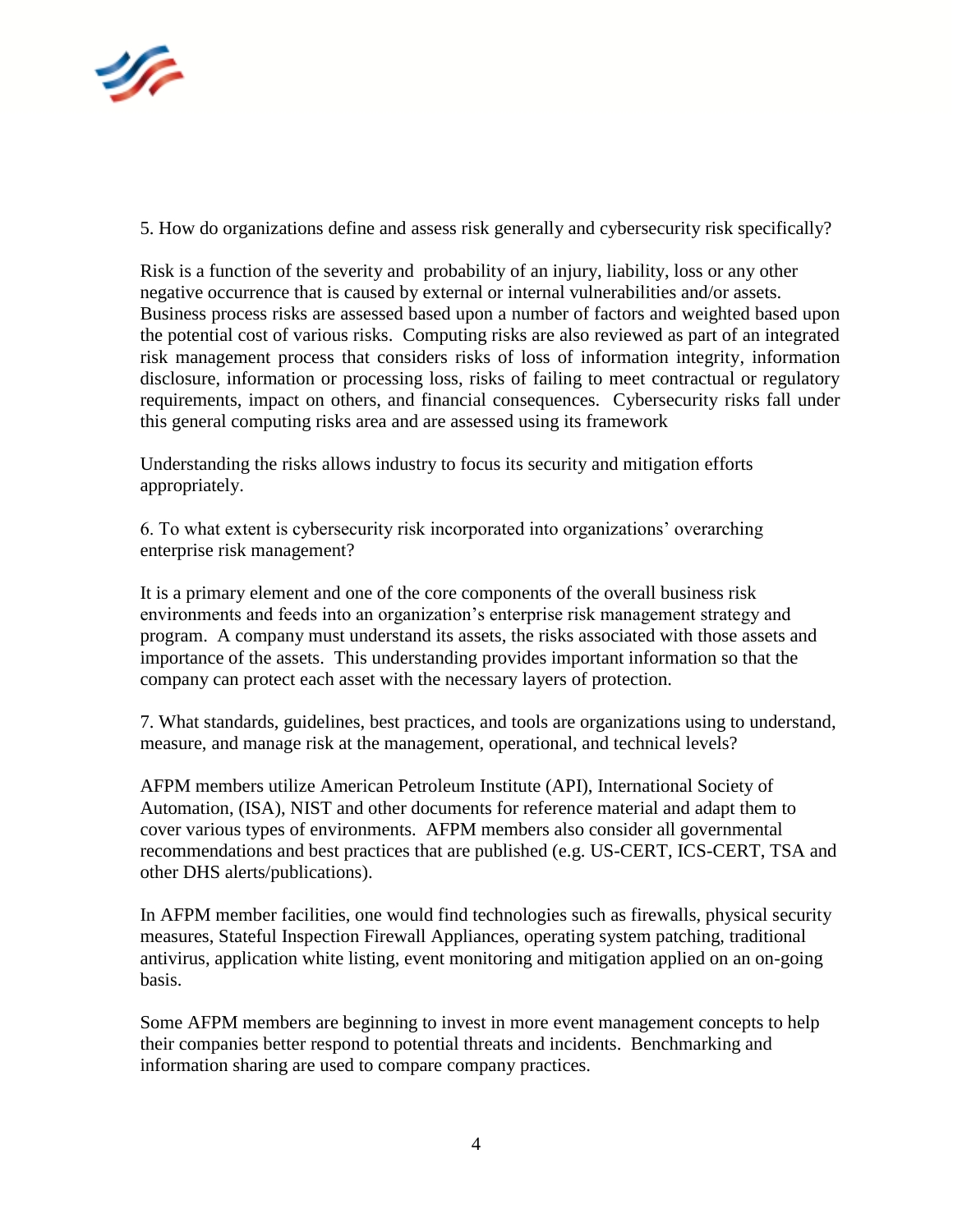

8. What are the current regulatory and regulatory reporting requirements in the United States (e.g. local, state, national, and other) for organizations relating to cybersecurity?

Regulatory requirements that apply to AFPM members include (but are not restricted to): SOX, SEC cyber risk reporting guidance, CFATS (for petrochemical facilities); HIPAA, state data breach notifications, data privacy laws (both domestic and foreign), and various requirements for refining, packaging, and transporting fuels and petrochemicals.

9. What organizational critical assets are interdependent upon other critical physical and information infrastructures, including telecommunications, energy, financial services, water, and transportation sectors?

AFPM member companies must rely on other critical infrastructures in order to manufacture fuel and petrochemical products and to get them to market. These include, but are not limited to: electrical, water, telecommunications and transportation. Many AFPM member facilities require robust network support and cybersecurity efforts that involve interaction with other critical infrastructures.

10. What performance goals do organizations adopt to ensure their ability to provide essential services while managing cybersecurity risk?

The cybersecurity plans in many AFPM member companies incorporate incident response planning guidelines. These guidelines provide both the training and real time assessment of a facility's needs and what further training for staff as well as what new technologies the facility should implement. Many AFPM members run annual incident response drills under various physical and cyber scenarios. In addition, AFPM members have disaster recovery and business continuity plans exist which are also reviewed on a regular basis.

11. If your organization is required to report to more than one regulatory body, what information does your organization report and what has been your organization's reporting experience?

AFPM member companies are subject to multiple US Federal regulatory bodies (e.g. DHS, OSHA, EPA, etc.) as well as state regulatory bodies.

Depending on the product that the AFPM member company produces, reporting requirements differ. An example is that AFPM members who manufacture petrochemical products must report under CFATS, which incorporates cybersecurity requirements.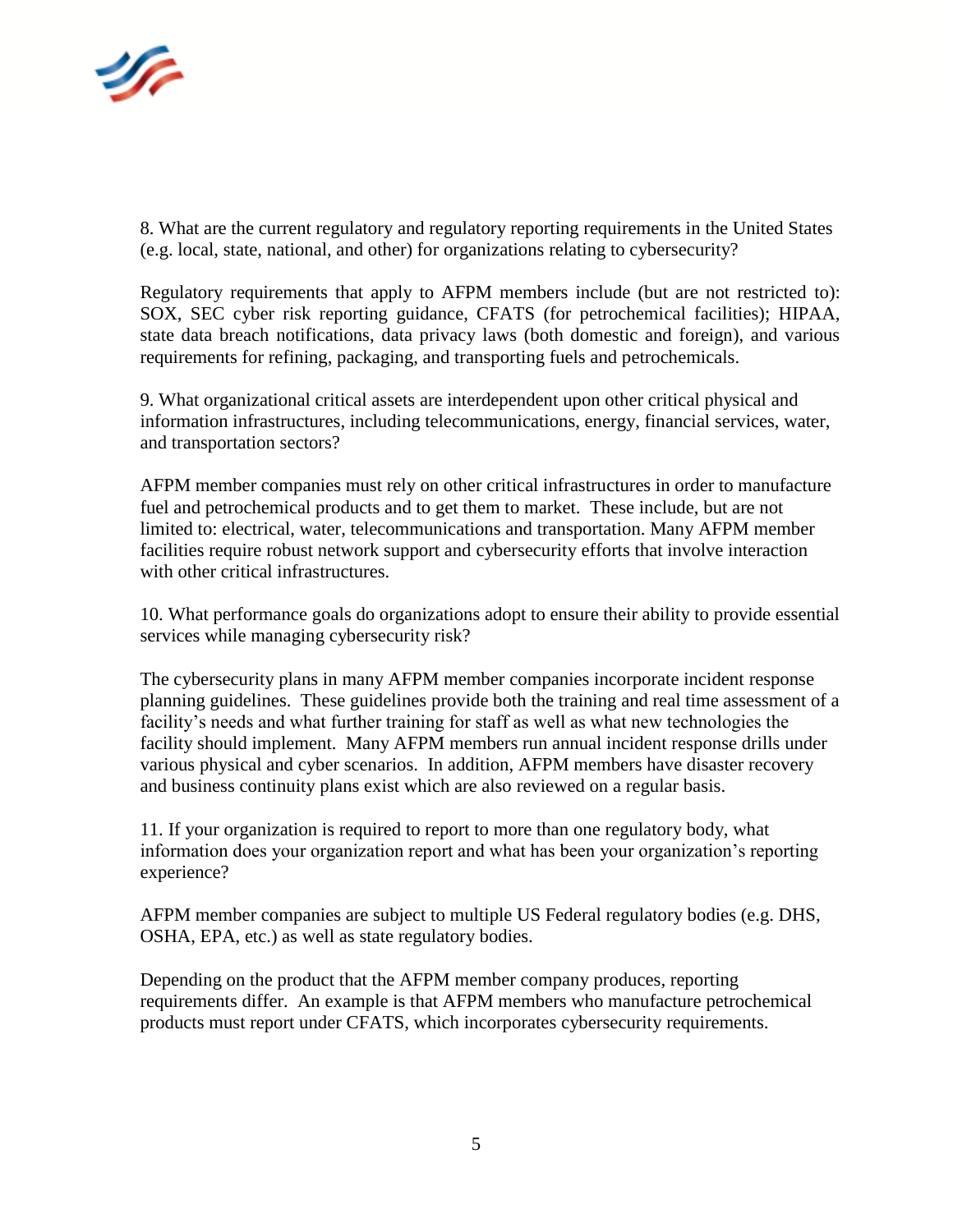

12. What role(s) do or should national/international standards and organizations that develop national/international standards play in critical infrastructure cybersecurity conformity assessment?

NIST has created several applicable standards which are used in the refining and petrochemical industries. The American Petroleum Institute (API) and the International Society of Automation (ISA) also provide standards and guidelines and both should be utilized to their fullest extent. At a minimum cybersecurity policies and guidelines should include these documents as part of their baseline. In addition, steps should be taken across these industry guidelines to, where possible, maintain some consistency.

Additionally, any standards that are adopted must be dynamic as standards are not static and the requirements called out for in a standard could change over time. NIST must emphasize that the standards in the Framework must be the most current editions.

### **III. Use of Frameworks, Standards, Guidelines, and Best Practices As set forth in the Executive Order.**

NIST states that the Framework will consist of standards, guidelines, and/or best practices that promote the protection of information and information systems supporting organizational missions and business functions.

NIST is seeking information on the current usage of these existing approaches throughout industry, the robustness and applicability of these frameworks and standards, and what would encourage their increased usage.

Per the RFI, AFPM provides information related to the following:

1. What additional approaches already exist?

AFPM members utilize US-CERT, ICS-CERT guidance material, and cybersecurity guidelines developed by trade associations and other organizations.

2. Which of these approaches apply across sectors?

US-CERT alerts, ICS-CERT alerts, best practices and NIST standards could apply across sectors.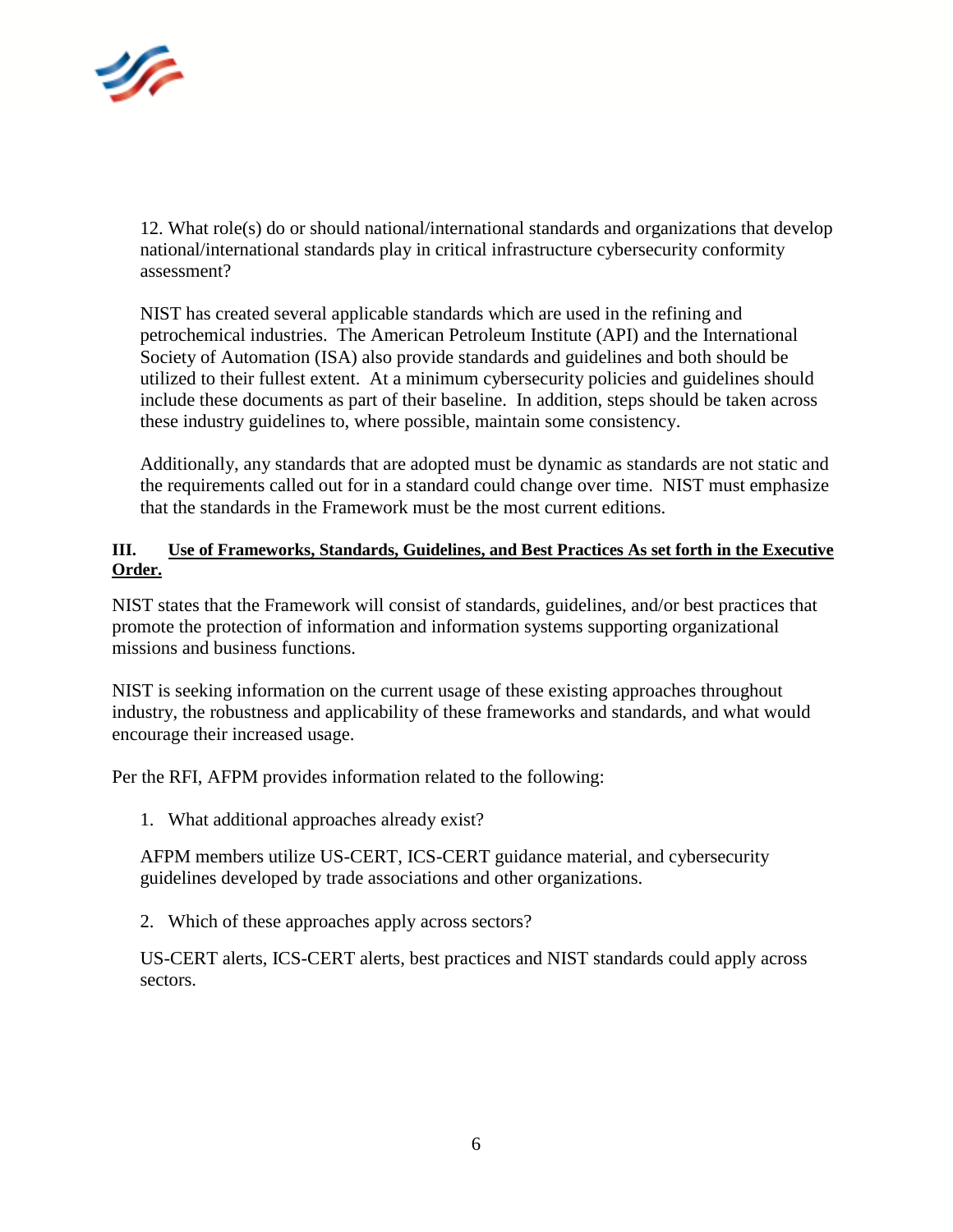

3. Which organizations use these approaches?

AFPM members utilize ISA standards in their control systems. Other standards which deal with data relating health care, finance, and other areas are utilized as needed in AFPM member facilities. Additionally, US-CERT and ICS-CERT alerts, NIST standards, and other industry guidelines are followed.

4. What, if any, are the limitations of using such approaches?

Many standards are purposely narrow in scope, only focusing on specific environments and/or goals. These standards are used as a base by AFPM members to build specific facility requirements. Many standards do not address risk outcomes.

Additionally, standards can lag behind technological development as they have to go through a specific process in order to be adopted. It is not usual for the latest revision of a standard to call out technologies that are already dated.

5. What, if any, modifications could make these approaches more useful?

Harmonization of like standards would be helpful to end-users. NIST should emphasize that standards are to be used as a basis from which a facility can build its cybersecurity structure. Further, NIST should work to ensure a timelier and more open approach to developing standards emphasizing information exchange and the use of existing technologies to obtain consensus on standards.

6. How do these approaches take into account sector-specific needs?

An appropriate Risk Management framework considers that risk areas are multi-dimensional and provides an appropriate construct for organizations to make risk mitigation decisions by applying the appropriate process and technology controls. This model provides the flexibility and scalability to be adaptable to any risk situation.

7. When using an existing framework, should there be a related-sector specific standards development process or voluntary program?

All standards have positives and negatives and use should be voluntary, not mandatory. The oil & gas and the chemical sectors have such a diverse collection of companies (large/small, US only/international, integrated/focused on one industry area, service company/oil) that a single standard will not likely suffice. AFPM members are also subject to multiple sectors and under jurisdiction of multiple regulatory regimes both in the US and abroad. It would be better to allow selection of appropriate standards/controls than to force a company to have to implement multiple mandatory requirements.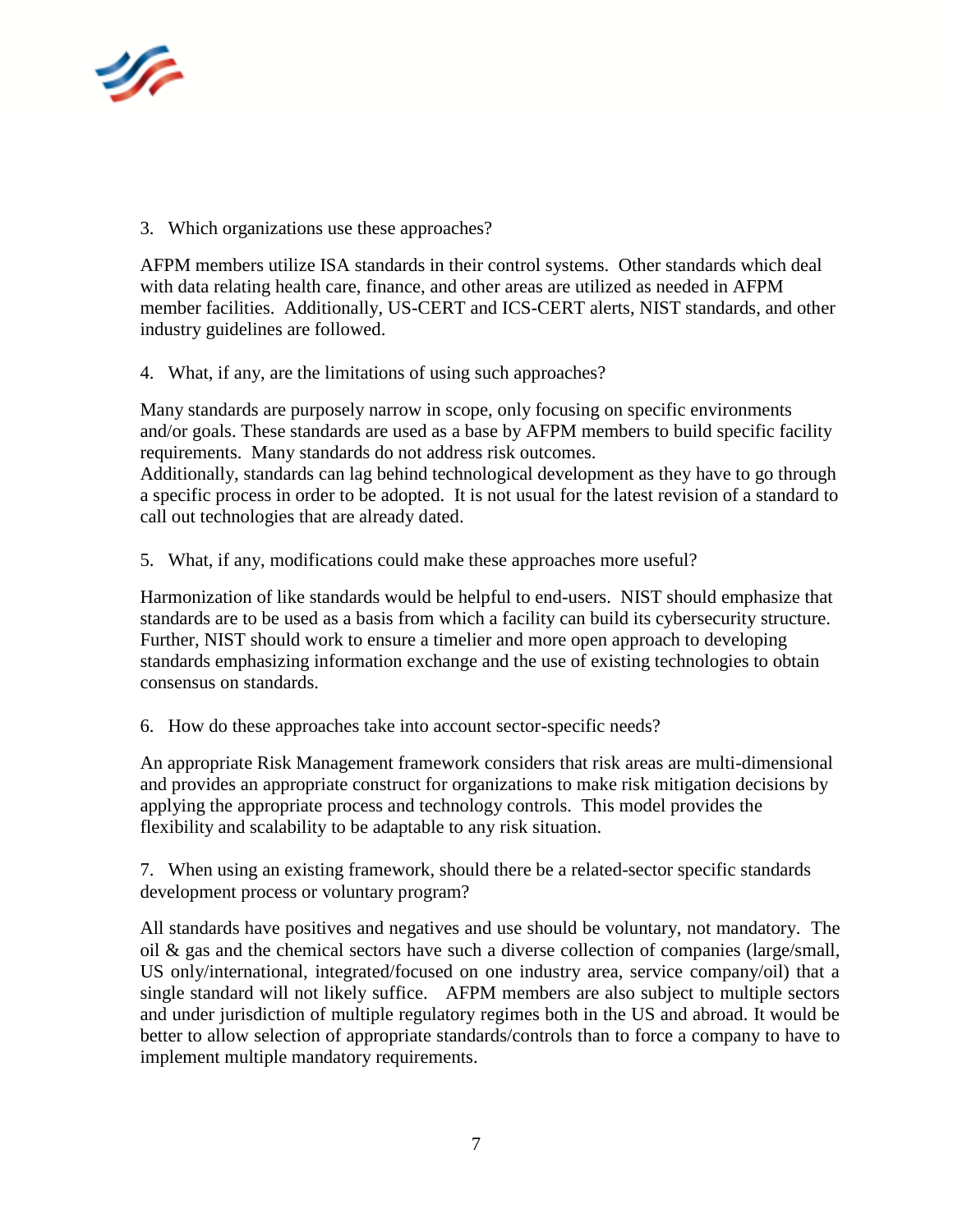

AFPM emphasizes that each business should be allowed to determine how it will meet the cybersecurity objectives of whichever framework is used. In many cases, sector-specific controls may be appropriate to many companies within the segment. However, each company will be in the best position to know the technologies that they use, and to determine how the controls should be implemented.

8. What can the role of sector-specific agencies and related sector coordinating councils be in developing and promoting the use of these approaches?

The sector-specific agencies and related sector coordinating councils encourage companies to implement these approaches and best practices by fostering an information exchange and sharing environment. In addition, industry associations can promote collaboration among different sector entities and be the conduit for information to the industry.

9. What other outreach efforts would be helpful?

AFPM members believe that outreach efforts emphasizing education, training, timely bidirectional information sharing, and anonymous communication between companies and government, would be most beneficial. AFPM encourages NIST to use various channels of communication to achieve outreach goals, including industry conferences, webinars, and briefings held in relative proximity to facilities.

#### **IV. Sector Industry Practices**

In addition to the approaches above, NIST is interested in identifying core practices that are broadly applicable across sectors and throughout industry.

NIST is interested in information on the adoption of the following practices as they pertain to critical infrastructure components:

- Separation of business from operational systems;
- Use of encryption and key management;
- Identification and authorization of users accessing systems;
- Asset identification and management;
- Monitoring and incident detection tools and capabilities;
- Incident handling policies and procedures;
- Mission/system resiliency practices;
- Security engineering practices;
- Privacy and civil liberties protection.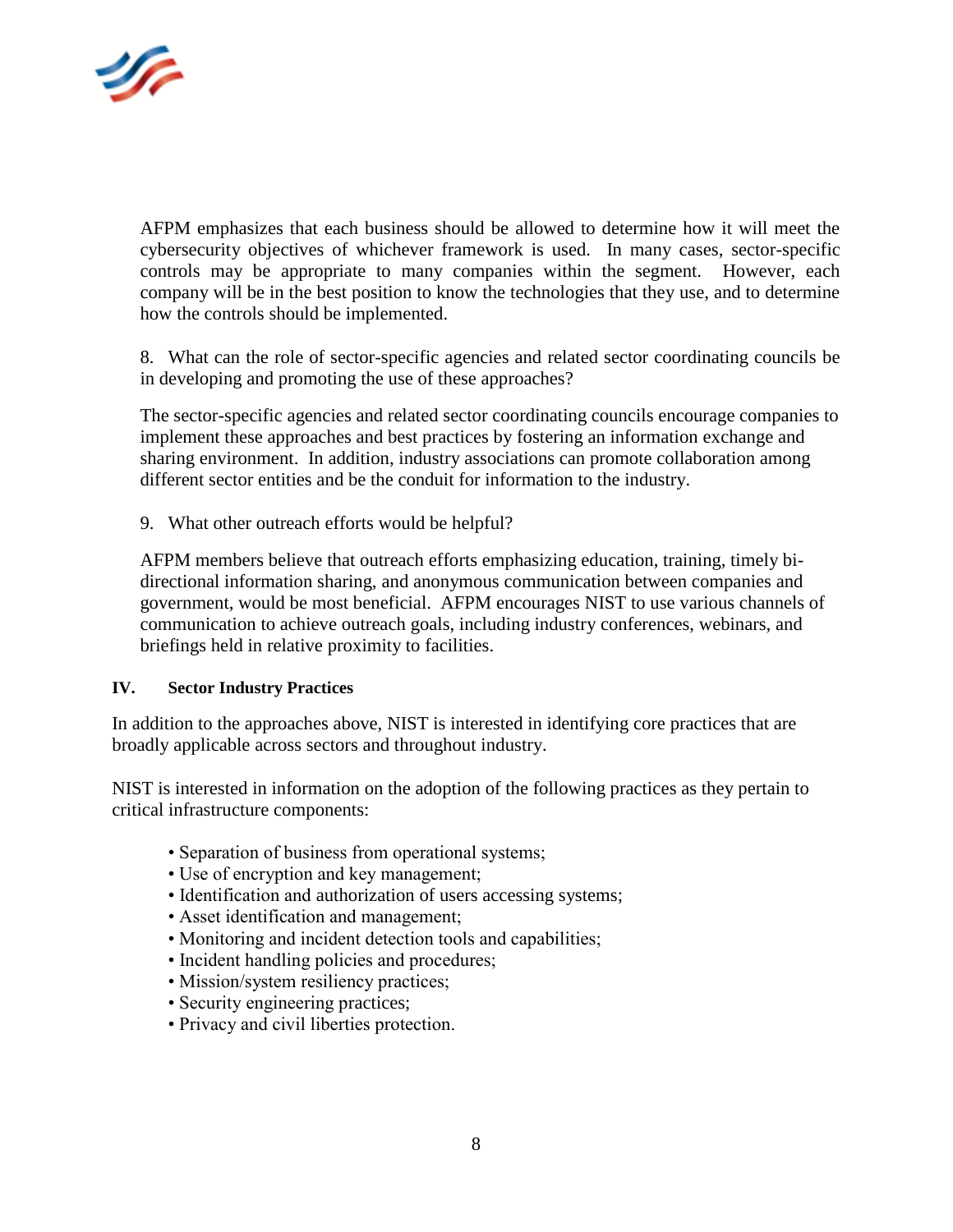

1. Are these practices widely used throughout critical infrastructure and industry?

These practices are mature and are utilized by many AFPM members.

2. How do these practices relate to existing international standards and practices?

Many AFPM members have international facilities and must be able to be compliant with both U.S. and International standards. In many cases, standards or practices in one part of the world either directly conflict or are not complimentary with standards elsewhere.

AFPM recommends that any proposed U.S. standards be discussed with International standard bodies (e.g. ISO, IEC) and vice versa.

3. Which of these practices do commenters see as being the most critical for the secure operation of critical infrastructure?

AFPM members identify the following as especially critical: Separation of business from operational systems; Identification and authorization of users accessing systems; Monitoring and incident detection tools and capabilities; and Incident handling policies and procedures. All of these practices should be applied using a risk based approach.

Additionally, having well-trained personnel with the latest information is also considered critical by AFPM.

4. Are some of these practices not applicable for business or mission needs within particular sectors?

Applicability of these practices may vary across organizations in a specific sector based on risk factors and situations.

5. Which of these practices pose the most significant implementation challenge?

The challenges to implement these practices will vary across an organization in a given sector based on the specific facility, the current technology deployed and regulatory requirements.

6. How are standards or guidelines utilized by organizations in the implementation of these practices?

Standards and guidelines are used to as the base of a framework to define how a given practice is applied to varying technology throughout a facility. Standards and guidelines also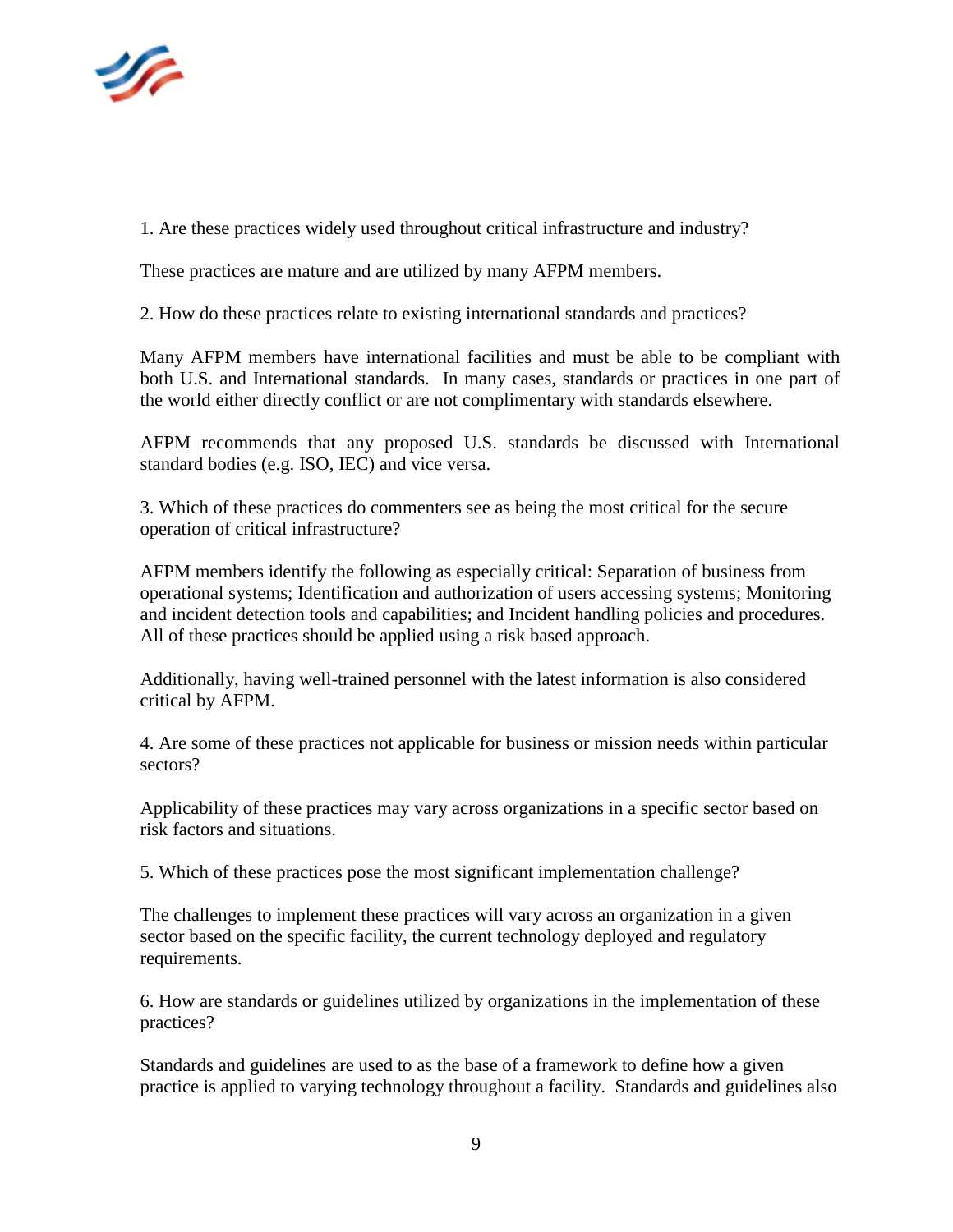

define the appropriate implementation and testing procedures to ensure controls are operating effectively from facility to facility.

7. Do organizations have a methodology in place for the proper allocation of business resources to invest in, create, and maintain IT standards?

AFPM members have excelled in improving their information security capabilities. Many AFPM members' budgets include securing new technologies, business continuity and disaster recovery.

8. Do organizations have a formal escalation process to address cybersecurity risks that suddenly increase in severity?

While there are escalation processes used by AFPM members, there is no one escalation process that covers both the refining and petrochemical industries Alerts received from ICS-CERT or from classified briefings can put the escalation process in motion.

AFPM members also recognize the role that industry vendors play in alerting the industry to a potential cybersecurity issue.

9. What risks to privacy and civil liberties do commenters perceive in the application of these practices?

As long as the framework incorporates an information classification and protection program, there should be no risks to privacy and civil liberties. States already have existing privacy and breach laws that provide coverage for personally identifiable information. However, AFPM strongly urges that there be a balance between privacy and monitoring.

10. What are the international implications of this Framework on your global business or in policymaking in other countries?

The Framework must be globally implemented and recognize the various regional standards and laws.

11. How should any risks to privacy and civil liberties be managed?

Risks to privacy and civil liberties should be managed the way any other risk should be managed, by ensuring and routinely testing, that appropriate controls are designed, implemented and monitored for effectiveness.